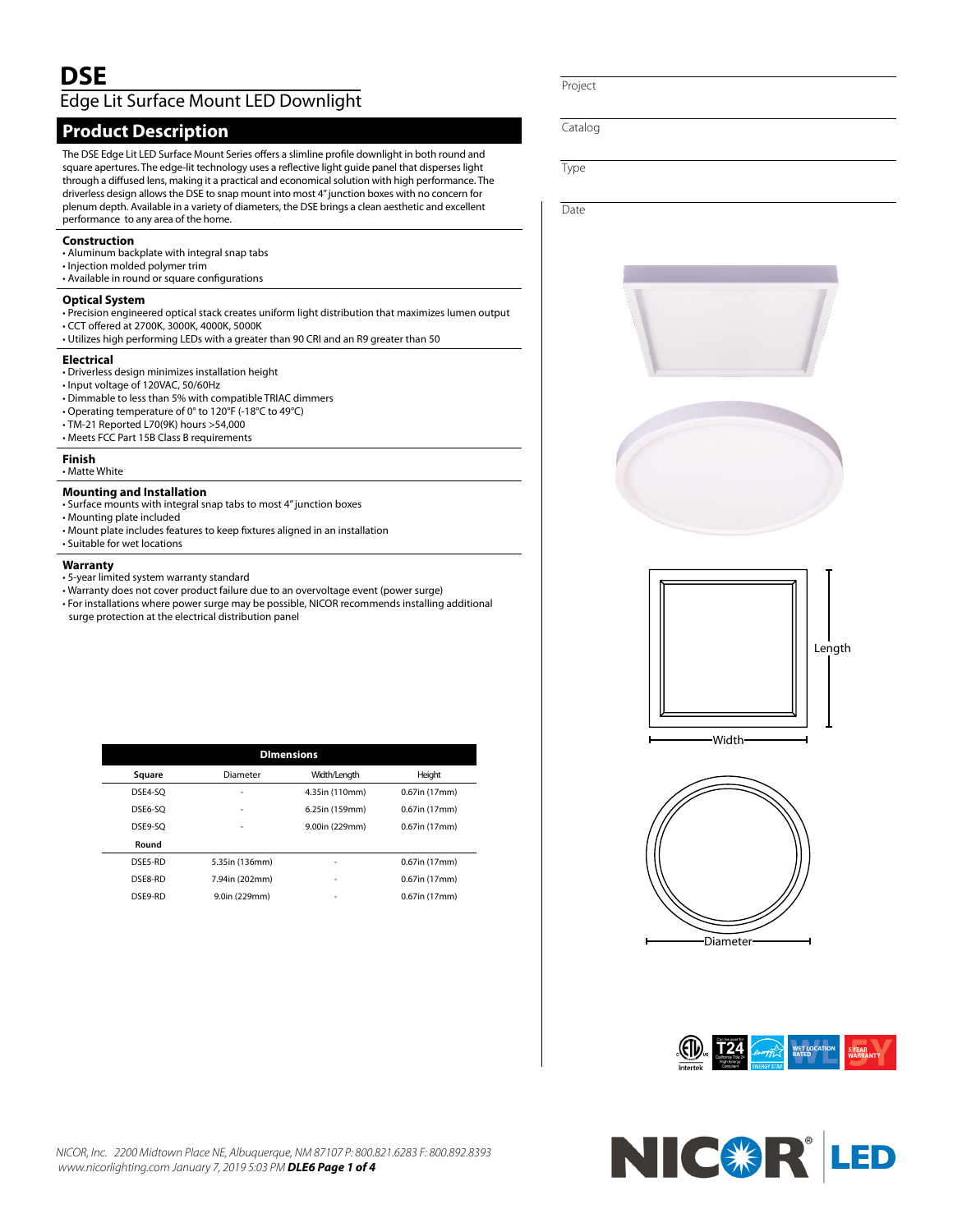## **Photometric Data**

# **DSE4-SQ 2700K**

| Input Voltage (VAC)         | 120V        |
|-----------------------------|-------------|
| System Level Power (W)      | 10.0        |
| Delivered Lumens (Lm)       | 613         |
| System Efficacy (Lm/W)      | 61.3        |
| Correlated Color Temp (K)   | 2733        |
| Color Rendering Index (CRI) | 92          |
| Beam Angle                  | $114^\circ$ |
| Spacing Criteria            | 1.79        |
|                             |             |



| <b>Intensity Summary</b><br>(Candle Power) |          |  |  |
|--------------------------------------------|----------|--|--|
| Angle<br>Mean CP                           |          |  |  |
| $\Omega$                                   | 209      |  |  |
| 5                                          | 209      |  |  |
| 15                                         | 202      |  |  |
| 25                                         | 189      |  |  |
| 35                                         | 170      |  |  |
| 45                                         | 144      |  |  |
| 55                                         | 113      |  |  |
| 65                                         | 77       |  |  |
| 75                                         | 41       |  |  |
| 85                                         | 9        |  |  |
| 90                                         | $\Omega$ |  |  |
|                                            |          |  |  |
| <b>CCT Data Multiplier</b>                 |          |  |  |
| <b>DLE621203KRD</b>                        | 1.029    |  |  |
| DLE621204KRD                               | 1.056    |  |  |

| <b>Cone of Light Tabulation</b> |                                          |                    |  |  |
|---------------------------------|------------------------------------------|--------------------|--|--|
| Mounted height<br>(Feet)        | <b>Footcandles</b><br><b>Beam Center</b> | Diameter<br>(Feet) |  |  |
|                                 | 13.1                                     | 12.4               |  |  |
| 6                               | 5.8                                      | 18.6               |  |  |
| 8                               | 3.3                                      | 24.8               |  |  |
| 10                              | 2.1                                      | 31.0               |  |  |
| 12                              | 1.5                                      | 37.2               |  |  |
| 14                              | 1.1                                      | 43.4               |  |  |
| 16                              | 0.8                                      | 49.7               |  |  |

| 85                         | 9     |           | <b>Zonal Lumen Summary</b> |                |
|----------------------------|-------|-----------|----------------------------|----------------|
| 90                         | 0     | Zone      | Lumens                     | % of Luminaire |
| <b>CCT Data Multiplier</b> |       | $0 - 30$  | 164                        | 26.8%          |
|                            |       | $0 - 40$  | 270                        | 44.1%          |
| DLE621203KRD               | 1.029 | $0 - 60$  | 483                        | 78.7%          |
| DLE621204KRD               |       | $0 - 90$  | 613                        | 100.0%         |
|                            | 1.056 | 90-180    | 0                          | 0.0%           |
| <b>DLE621205KRD</b>        | 1.078 | $0 - 180$ | 613                        | 100.0%         |
|                            |       |           |                            |                |

# **DSE5-RD 2700K**

| Input Voltage (VAC)         | 120V        |
|-----------------------------|-------------|
| System Level Power (W)      | 10.0        |
| Delivered Lumens (Lm)       | 614         |
| System Efficacy (Lm/W)      | 614         |
| Correlated Color Temp (K)   | 2742        |
| Color Rendering Index (CRI) | 93          |
| Beam Angle                  | $114^\circ$ |
| Spacing Criteria            | 1 25        |
|                             |             |



| <b>Intensity Summary</b><br>(Candle Power) |         |  |
|--------------------------------------------|---------|--|
| Angle                                      | Mean CP |  |
| $\Omega$                                   | 212     |  |
| 5                                          | 211     |  |
| 15                                         | 204     |  |
| 25                                         | 191     |  |
| 35                                         | 170     |  |
| 45                                         | 144     |  |
| 55                                         | 112     |  |
| 65                                         | 77      |  |
| 75                                         | 41      |  |
| 85                                         | 9       |  |
| 90                                         | 1       |  |
|                                            |         |  |
| <b>CCT Data Multiplier</b>                 |         |  |
| DLE621203KSO                               | 1.029   |  |
| DLE621204KSO                               | 1.056   |  |
| DLE621205KSO                               | 1.078   |  |

| <b>Cone of Light Tabulation</b> |                                          |                    |  |  |
|---------------------------------|------------------------------------------|--------------------|--|--|
| Mounted height<br>(Feet)        | <b>Footcandles</b><br><b>Beam Center</b> | Diameter<br>(Feet) |  |  |
|                                 | 13.3                                     | 12.3               |  |  |
| 6                               | 5.9                                      | 18.4               |  |  |
| 8                               | 3.3                                      | 24.5               |  |  |
| 10                              | 2.1                                      | 30.7               |  |  |
| 12                              | 1.5                                      | 36.8               |  |  |
| 14                              | 1.1                                      | 43.0               |  |  |
| 16                              | 0.8                                      | 49.1               |  |  |

|                 | 9     |           | <b>Zonal Lumen Summary</b> |                |  |  |
|-----------------|-------|-----------|----------------------------|----------------|--|--|
|                 |       | Zone      | Lumens                     | % of Luminaire |  |  |
| Data Multiplier |       | $0 - 30$  | 166                        | 27.0%          |  |  |
|                 |       | $0 - 40$  | 272                        | 44.3%          |  |  |
| 203KSO          | 1.029 | $0 - 60$  | 484                        | 78.7%          |  |  |
| 204KSO          |       | $0 - 90$  | 614                        | 100.0%         |  |  |
|                 | 1.056 | 90-180    | $\mathbf 0$                | 0.0%           |  |  |
| 205KSO          | 1.078 | $0 - 180$ | 614                        | 100.0%         |  |  |

Fixture tested per LM-79-08. Photometric data is of the performance of a representative fixture. Results may vary in the field.

#### **DSE6-SQ 2700K** Input Voltage (VAC) 120V System Level Power (W) 13.4 Delivered Lumens (Lm) 922 System Efficacy (Lm/W) 68.8 Correlated Color Temp (K) 2694 Color Rendering Index (CRI) 93 Beam Angle 114° Spacing Criteria 1.04 **Zonal Lumen Summary** Zone Lumens % of Luminaire 0-30 248 26.9%<br>0-40 407 44.2% 44.2% 0-60 725 78.6%<br>0-90 922 100.0% 0-100.0%<br>0-20 100.0% 90-180 0<br>0-180 922 0-180 922 100.0% **Cone of Light Tabulation** Mounted height (Feet) Footcandles Beam Center Diameter (Feet) 4 19.8 12.3 6 8.8 18.5 8 5.0 24.6 10 3.1 30.8 12 2.2 36.9 14 1.6 43.1 16 1.2 49.2 **Intensity Summary (Candle Power)** Angle Mean CP  $\begin{array}{@{}c@{}} 0 & 318 \\ 5 & 315 \end{array}$ 5 315 15 305<br>25 284 25 284<br>35 254 35 254 45 215<br>55 2169 55 169<br>65 116 116  $\begin{array}{@{}c@{\hspace{1em}}c@{\hspace{1em}}c@{\hspace{1em}}c@{\hspace{1em}}c@{\hspace{1em}}c@{\hspace{1em}}c@{\hspace{1em}}c@{\hspace{1em}}c@{\hspace{1em}}c@{\hspace{1em}}c@{\hspace{1em}}c@{\hspace{1em}}c@{\hspace{1em}}c@{\hspace{1em}}c@{\hspace{1em}}c@{\hspace{1em}}c@{\hspace{1em}}c@{\hspace{1em}}c@{\hspace{1em}}c@{\hspace{1em}}c@{\hspace{1em}}c@{\hspace{1em}}c@{\hspace{1em}}c@{\hspace{$  $\frac{15}{0}$ 90 0 **CCT Data Multiplier** DLE621203KSQ 1.029 DLE621204KSQ 1.056 DLE621205KSQ 1.078 318 238 159 79

Fixture tested per LM-79-08. Photometric data is of the performance of a representative fixture. Results may vary in the field.



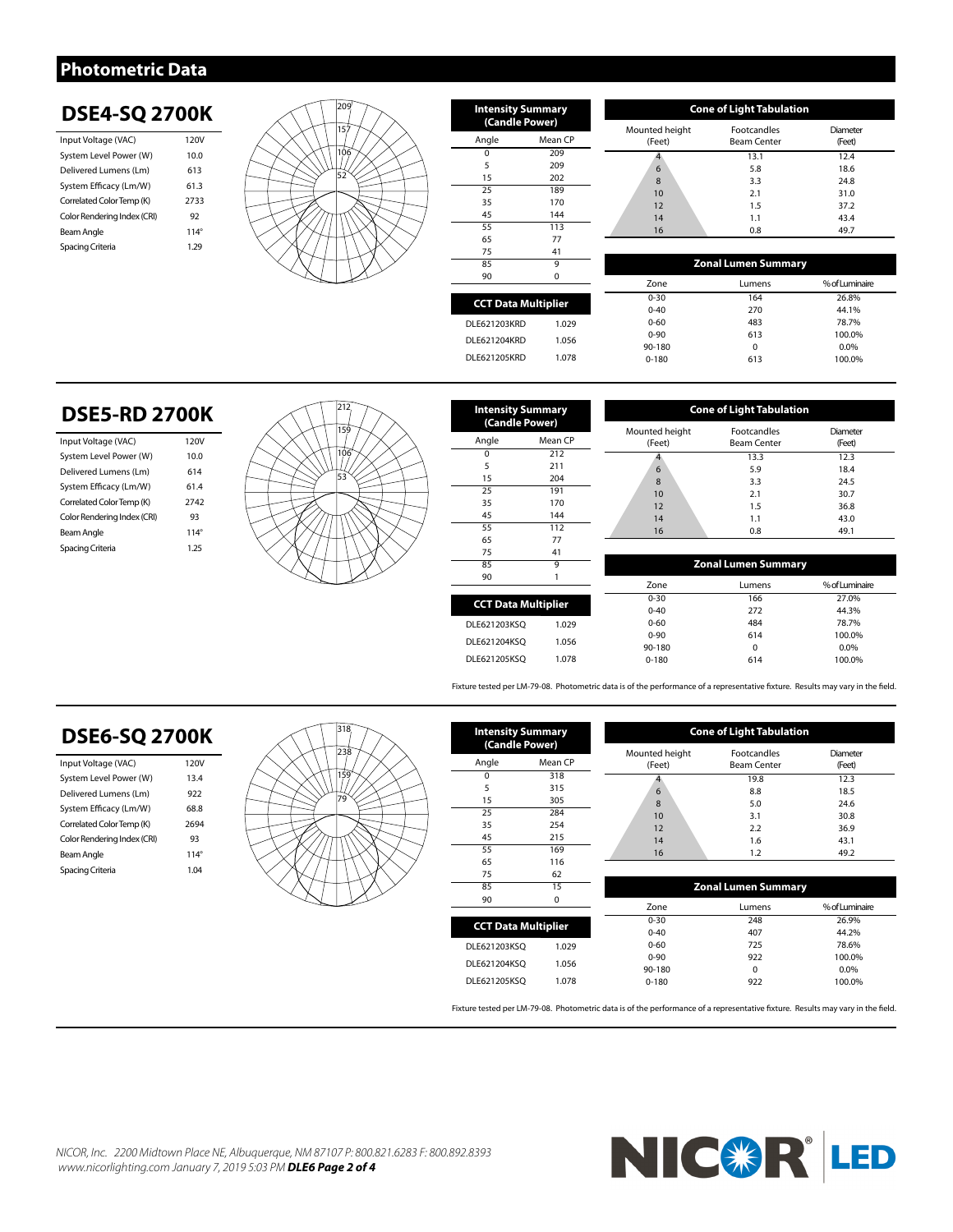## **Photometric Data**

# **DSE8-RD 2700K**

| Input Voltage (VAC)         | 120V        |
|-----------------------------|-------------|
| System Level Power (W)      | 13.4        |
| Delivered Lumens (Lm)       | 950         |
| System Efficacy (Lm/W)      | 70.9        |
| Correlated Color Temp (K)   | 2731        |
| Color Rendering Index (CRI) | 93          |
| Beam Angle                  | $114^\circ$ |
| Spacing Criteria            | 1 25        |
|                             |             |



| <b>Intensity Summary</b><br>(Candle Power) |         |  |
|--------------------------------------------|---------|--|
| Angle                                      | Mean CP |  |
| $\Omega$                                   | 326     |  |
| 5                                          | 325     |  |
| 15                                         | 314     |  |
| 25                                         | 294     |  |
| 35                                         | 263     |  |
| 45                                         | 222     |  |
| 55                                         | 174     |  |
| 65                                         | 119     |  |
| 75                                         | 64      |  |
| 85                                         | 15      |  |
| 90                                         | 1       |  |
|                                            |         |  |
| <b>CCT Data Multiplier</b>                 |         |  |
| <b>DLE621203KRD</b>                        | 1.029   |  |
| DLE621204KRD                               | 1.056   |  |

| <b>Cone of Light Tabulation</b> |                                          |                    |  |  |
|---------------------------------|------------------------------------------|--------------------|--|--|
| Mounted height<br>(Feet)        | <b>Footcandles</b><br><b>Beam Center</b> | Diameter<br>(Feet) |  |  |
|                                 | 20.4                                     | 12.4               |  |  |
| 6                               | 9.1                                      | 18.5               |  |  |
| 8                               | 5.1                                      | 24.7               |  |  |
| 10                              | 3.3                                      | 30.9               |  |  |
| 12                              | 2.3                                      | 37.1               |  |  |
| 14                              | 1.7                                      | 43.3               |  |  |
| 16                              | 1.3                                      | 49.5               |  |  |

|                            | - -   |           |                            |                |
|----------------------------|-------|-----------|----------------------------|----------------|
| 85                         | 15    |           | <b>Zonal Lumen Summary</b> |                |
| 90                         |       | Zone      | Lumens                     | % of Luminaire |
| <b>CCT Data Multiplier</b> |       | $0 - 30$  | 255                        | 26.8%          |
|                            |       | $0 - 40$  | 419                        | 44.1%          |
| DLE621203KRD               | 1.029 | $0 - 60$  | 746                        | 78.5%          |
| DLE621204KRD               |       | $0 - 90$  | 950                        | 100.0%         |
|                            | 1.056 | 90-180    | 0                          | $0.0\%$        |
| <b>DLE621205KRD</b>        | 1.078 | $0 - 180$ | 950                        | 100.0%         |
|                            |       |           |                            |                |

# **DSE9-RD 2700K**

| Input Voltage (VAC)         | 120V        |
|-----------------------------|-------------|
| System Level Power (W)      | 19.0        |
| Delivered Lumens (Lm)       | 1278        |
| System Efficacy (Lm/W)      | 673         |
| Correlated Color Temp (K)   | 2783        |
| Color Rendering Index (CRI) | 93          |
| Beam Angle                  | $113^\circ$ |
| Spacing Criteria            | 1 29        |
|                             |             |



| <b>Intensity Summary</b><br>(Candle Power) |                            |  |  |
|--------------------------------------------|----------------------------|--|--|
| Angle                                      | Mean CP                    |  |  |
| $\Omega$                                   | 442                        |  |  |
| 5                                          | 440                        |  |  |
| 15                                         | 425                        |  |  |
| 25                                         | 396                        |  |  |
| 35                                         | 353                        |  |  |
| 45                                         | 298                        |  |  |
| 55                                         | 233                        |  |  |
| 65                                         | 160                        |  |  |
| 75                                         | 86                         |  |  |
| 85                                         | 22                         |  |  |
| 90                                         | $\Omega$                   |  |  |
|                                            |                            |  |  |
|                                            | <b>CCT Data Multiplier</b> |  |  |
| DLE621203KSO                               | 1.029                      |  |  |
| DLE621204KSO                               | 1.056                      |  |  |
| DLE621205KSO                               | 1.078                      |  |  |

| <b>Cone of Light Tabulation</b> |                                          |                    |  |  |  |
|---------------------------------|------------------------------------------|--------------------|--|--|--|
| Mounted height<br>(Feet)        | <b>Footcandles</b><br><b>Beam Center</b> | Diameter<br>(Feet) |  |  |  |
| 6                               | 27.6<br>12.3                             | 12.2<br>18.3       |  |  |  |
| 8                               | 6.9                                      | 24.4               |  |  |  |
| 10                              | 4.4                                      | 30.4               |  |  |  |
| 12                              | 3.1                                      | 36.5               |  |  |  |
| 14                              | 8.3                                      | 42.5               |  |  |  |
| 16                              | 6.3                                      | 48.6               |  |  |  |

| 22              |          |           | <b>Zonal Lumen Summary</b> |                |  |  |
|-----------------|----------|-----------|----------------------------|----------------|--|--|
|                 | $\Omega$ | Zone      | Lumens                     | % of Luminaire |  |  |
| Data Multiplier |          | $0 - 30$  | 344                        | 27.0%          |  |  |
|                 |          | $0 - 40$  | 565                        | 44.3%          |  |  |
| 203KSO          | 1.029    | $0 - 60$  | 1004                       | 78.6%          |  |  |
|                 |          | $0 - 90$  | 1278                       | 100.0%         |  |  |
| 204KSO          | 1.056    | 90-180    | 0                          | 0.0%           |  |  |
| 205KSO          | 1.078    | $0 - 180$ | 1278                       | 100.0%         |  |  |
|                 |          |           |                            |                |  |  |

Fixture tested per LM-79-08. Photometric data is of the performance of a representative fixture. Results may vary in the field.

## **DSE9-SQ 2700K**

| Input Voltage (VAC)         | 120V        |
|-----------------------------|-------------|
| System Level Power (W)      | 18.9        |
| Delivered Lumens (Lm)       | 1340        |
| System Efficacy (Lm/W)      | 70.9        |
| Correlated Color Temp (K)   | 2746        |
| Color Rendering Index (CRI) | 94          |
| Beam Angle                  | $113^\circ$ |
| Spacing Criteria            | 1 25        |

|  |  | 465<br>349<br>116 |  |  |
|--|--|-------------------|--|--|
|  |  |                   |  |  |

| <b>Intensity Summary</b><br>(Candle Power) |                 |  |  |  |
|--------------------------------------------|-----------------|--|--|--|
| Angle                                      | Mean CP         |  |  |  |
| $\Omega$                                   | 465             |  |  |  |
| 5                                          | 463             |  |  |  |
| 15                                         | 447             |  |  |  |
| 25                                         | 416             |  |  |  |
| 35                                         | 370             |  |  |  |
| 45                                         | 311             |  |  |  |
| 55                                         | 242             |  |  |  |
| 65                                         | 167             |  |  |  |
| 75                                         | 91              |  |  |  |
| 85                                         | $\overline{24}$ |  |  |  |
| 90                                         | 1               |  |  |  |
|                                            |                 |  |  |  |
| <b>CCT Data Multiplier</b>                 |                 |  |  |  |
| DLE621203KSO                               | 1.029           |  |  |  |
| DLE621204KSO                               | 1.056           |  |  |  |
| DLE621205KSO                               | 1.078           |  |  |  |

| <b>Cone of Light Tabulation</b> |                                          |                    |  |  |
|---------------------------------|------------------------------------------|--------------------|--|--|
| Mounted height<br>(Feet)        | <b>Footcandles</b><br><b>Beam Center</b> | Diameter<br>(Feet) |  |  |
|                                 | 29.0                                     | 12.0               |  |  |
| 6                               | 12.9                                     | 18.1               |  |  |
| 8                               | 7.3                                      | 24.1               |  |  |
| 10                              | 4.7                                      | 30.1               |  |  |
| 12                              | 3.2                                      | 36.1               |  |  |
| 14                              | 2.4                                      | 42.1               |  |  |
| 16                              | 1.8                                      | 48.2               |  |  |

|               | 91    |           |                            |                |  |  |
|---------------|-------|-----------|----------------------------|----------------|--|--|
| 24            |       |           | <b>Zonal Lumen Summary</b> |                |  |  |
|               |       | Zone      | Lumens                     | % of Luminaire |  |  |
| ta Multiplier |       | $0 - 30$  | 362                        | 27.0%          |  |  |
|               |       | $0 - 40$  | 594                        | 44.3%          |  |  |
| KSQ           | 1.029 | $0 - 60$  | 1050                       | 78.4%          |  |  |
| KSO           |       | $0 - 90$  | 1340                       | 100.0%         |  |  |
|               | 1.056 | 90-180    | $\Omega$                   | 0.0%           |  |  |
| <b>KSO</b>    | 1.078 | $0 - 180$ | 1340                       | 100.0%         |  |  |

Fixture tested per LM-79-08. Photometric data is of the performance of a representative fixture. Results may vary in the field.